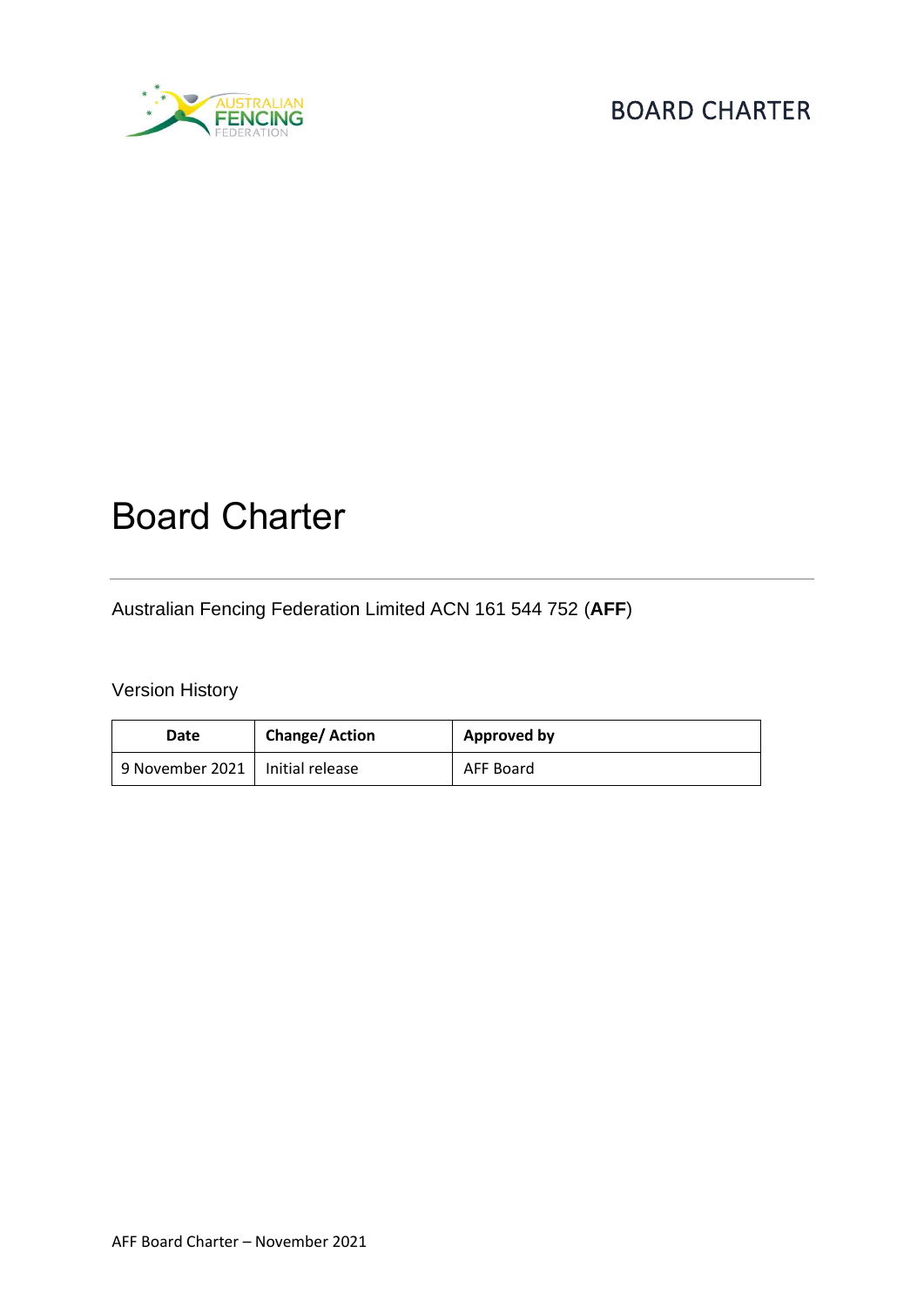

#### **1. Purpose of this Charter**

The Australian Fencing Federation Limited (**AFF** or the **Organisation**) is the National Sporting Organisation (NSO) for the Olympic sport of fencing.

The AFF's vision is to have fencing recognised as an exciting, accessible and challenging sport providing opportunities for participation at all levels – recreational, competitive and elite.

The mission of the AFF is to administer and promote the sport of fencing in Australia through national plans and programs, services and opportunities that enable athletes to reach their maximum potential.

The AFF has established this Bard Charter (**Charter**) to clearly define the respective roles, responsibilities and authorities of the board of directors (both individually and collectively) and management in setting the direction, the management and the control of the organisation.

The conduct of the Board is also governed by the Constitution of the AFF a copy of which is located on its website. Operational matters relating to the Board such as number of meetings per year, notification of interests, and election of directors are governed by the Constitution and are not reproduced here.

In carrying out its responsibilities and powers as set out in this charter, the Board will at times recognise its overriding responsibilities to discharge its duties in good faith, with care and act honestly in the best interests of the Organisation.

The Board considers governance to be the system or process by which the Board, exercising accountability to stakeholders, is directed and controlled to achieve sustainable improvement in the Organisation's prosperity commensurate with the risks involved.

#### **2. Responsibilities and functions**

The Board's key responsibilities are:

- to act in the interests of the AFF as a whole;
- observe their duties as Directors in terms of the *Corporations Act 2001* (Cth) (**the Act**), common law, the AFF's constitution and any other relevant legislation; and
- provide strategic direction for the AFF and effective oversight of Management.

The key functions of the Board include:

- The appointment of Directors.
- Ensuring a effective and diverse Board, in line with the Organisation's constitution with appropriate policies and procedures for the Board and its committees.
- Appointing a President and Chairman.
- Appointing, supporting and providing advice and counsel to, evaluating and rewarding the Chief Executive Officer (**CEO**), taking an active role in overseeing the growth of the Management leadership talent pool and approving the Management succession plans.
- Through constructive engagement with key stakeholders, review, add-value to, approve and monitor the Organisation's purpose, core values, ethical framework, strategic direction and objectives.
- Supporting, reviewing and monitoring the operational and financial performance of the Organisation.
- Monitoring key financial and non-financial risk areas.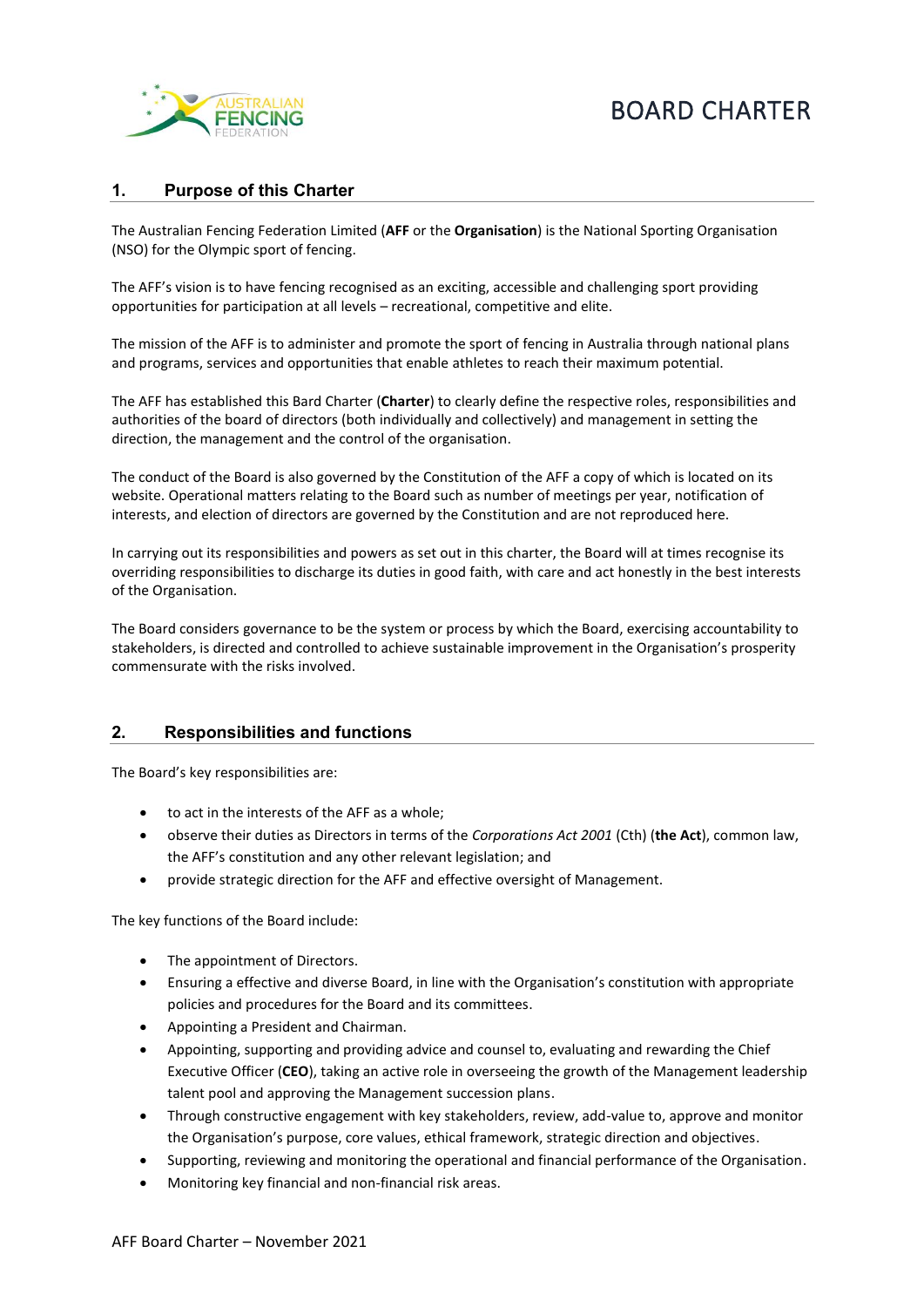



- Consider and agree on Commission, Committee and management recommendations on key issues including organisational structuring and resourcing, capital management, significant contracts and capital expenditure.
- Make, add to, alter or rescind any Organisation rules, regulations and Policies as it sees fit.
- Manage Directors' interests, conflicts of same and related-party transactions.
- Manage delegation of powers and authorities, while understanding the Board remains responsible for all decision of the Organisation.
- Ensure compliance with appropriate laws and regulations and major litigation.
- Evaluate Board processes and performance of the Board as a whole, as well as contributions by individual Directors, ensuring the Board's effectiveness in delivering good governance, including performance and conformance matters.
- Attend to corporate governance matters, including frequency and agendas of Board and Committee meetings, and the appointment of the Company Secretary.
- Attend to matters pertaining to Members including meetings, communications and relations; and
- Ensure that there is a strong working relationship with Sport Australia including regular communication on major issues confronting the Organisation.

#### **3. Composition of the Board**

The composition of the Board is determined using the following principles:

- The Board is comprised of a minimum of three and a maximum of eight Directors.
- Not more than five Directors are to be elected by the Members.
- Note more than two directors may be appointed by the Board not including the Athletes Director.
- The Board must appoint one director as an Athletes Director in accordance with 13.10(ii) of the Constitution.
- The Chair of the Board is elected by the Board.
- The President of the AFF is elected by the Board. and
- The Directors shall be independent as defined within the constitution and this Charter.

#### **4. Director letter of appointment**

The Chairman will provide each new Director with a formal letter of appointment setting out the basis of appointment and this Charter.

#### **5. Director Induction and Education**

Each new elected and appointed Director undertakes an induction process which involves the following activities:

- An individual meeting with the Chair and/ or CEO to discuss expectations, duties, and responsibilities.
- The provision of an introduction package of materials in relation to the Organisation and Board, including the constitution, Code of Conduct, Conflict of Interest Policy, this Charter, the Strategic Plan, and any other relevant documents.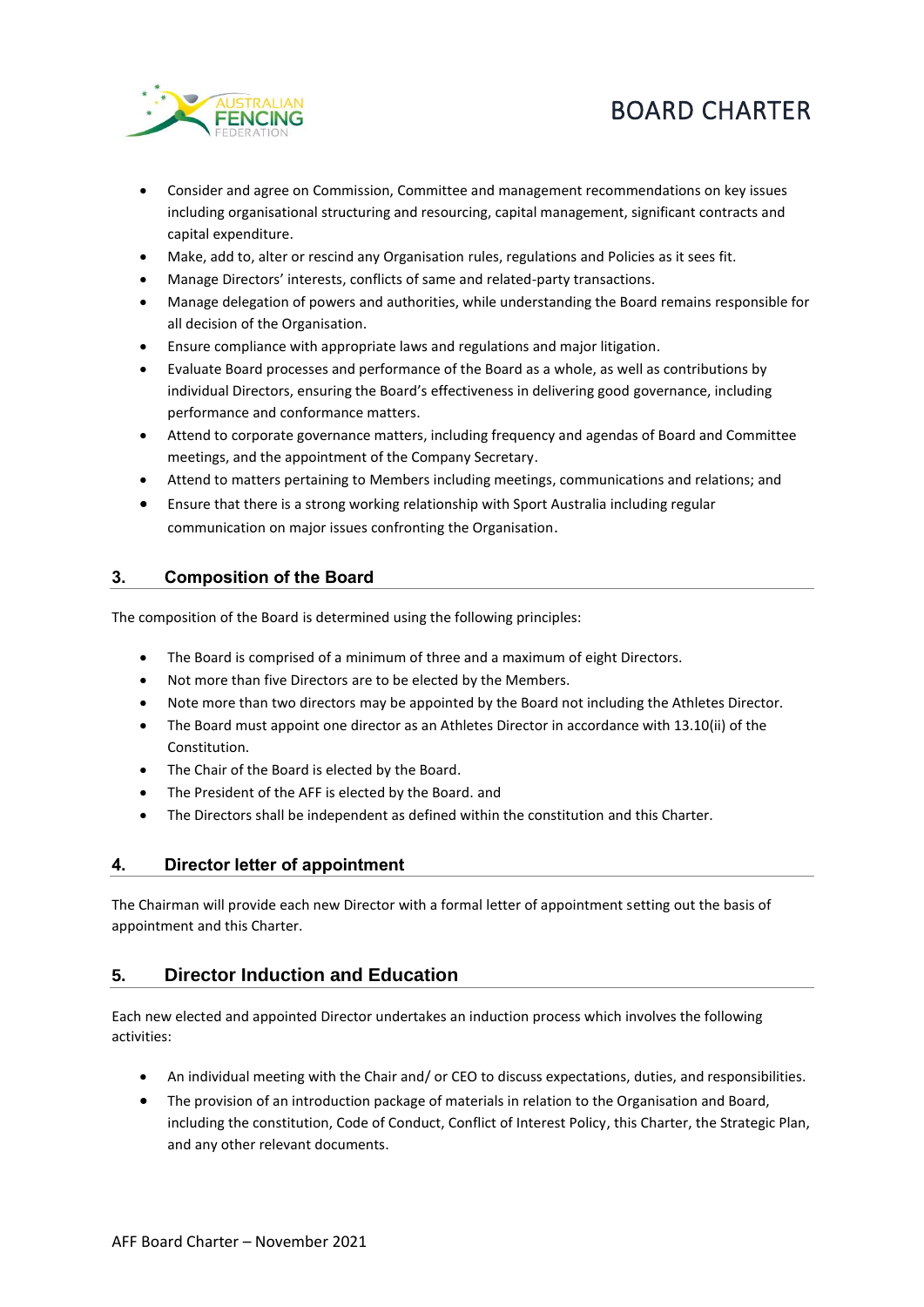



The Board collectively, and as individual Directors, shall undertake on-going education and training to enhance their performance.

#### **6. Criteria for assessing Directors' independence**

The Board shall regularly assess the independence of each Director in light of the interests disclosed by them.

Each Director must provide the Board with relevant information to assess their independence.

In assessing independence, the following matters will be considered and a Director will be regarded as independent if that Director:

- Is a non-executive Director (i.e. is not a member of Management).
- Is not a director, officer or otherwise officially associated directly with a Member State or affiliated organisation.
- Has within the last three years not been a principal of a material professional adviser or a material consultant to the Organisation or an employee materially associated with the service provided.
- Has not been a material supplier of the Organisation, or an officer of or otherwise associated directly or indirectly with a material supplier.
- Has no material contractual relationship with the Organisation, other than as a Director of the Organisation.
- Has been free from any business relationship which could, or could reasonably be perceived to, interfere materially with the Director's ability to act in the best interests of the Organisation.

# **7. Chair's Responsibilities**

The Chair of the Board has a major role as the head of the Board in providing leadership to the Directors and other functions including:

- leading and facilitating the Board;
- setting the Board direction and focus;
- conducting an effective decision-making process and ensuring that the Board is focussed on achieving outcomes;
- ensuring that no one has excessive influence;
- maintaining a professional working relationship with the CEO;
- acting as a spokesperson, where appropriate, in conjunction with the CEO;
- promoting constructive and respectful relations between Directors;
- ensuring that each Director appropriately contributes to the Board's decision-making process;
- ensuring the Board and individual Directors have a performance evaluation process;
- ensuring that the Board's workload is dealt with effectively;
- setting the agenda for each Board meeting, in conjunction with the CEO and other Directors, and modelling it against the Strategic Plan to ensure appropriate structure and monitoring;
- role-modelling ethical standards and behaviour based on the Organisation's agreed values;
- communicating and consulting with Sports Australia and other relevant stakeholders on significant issues, as appropriate; and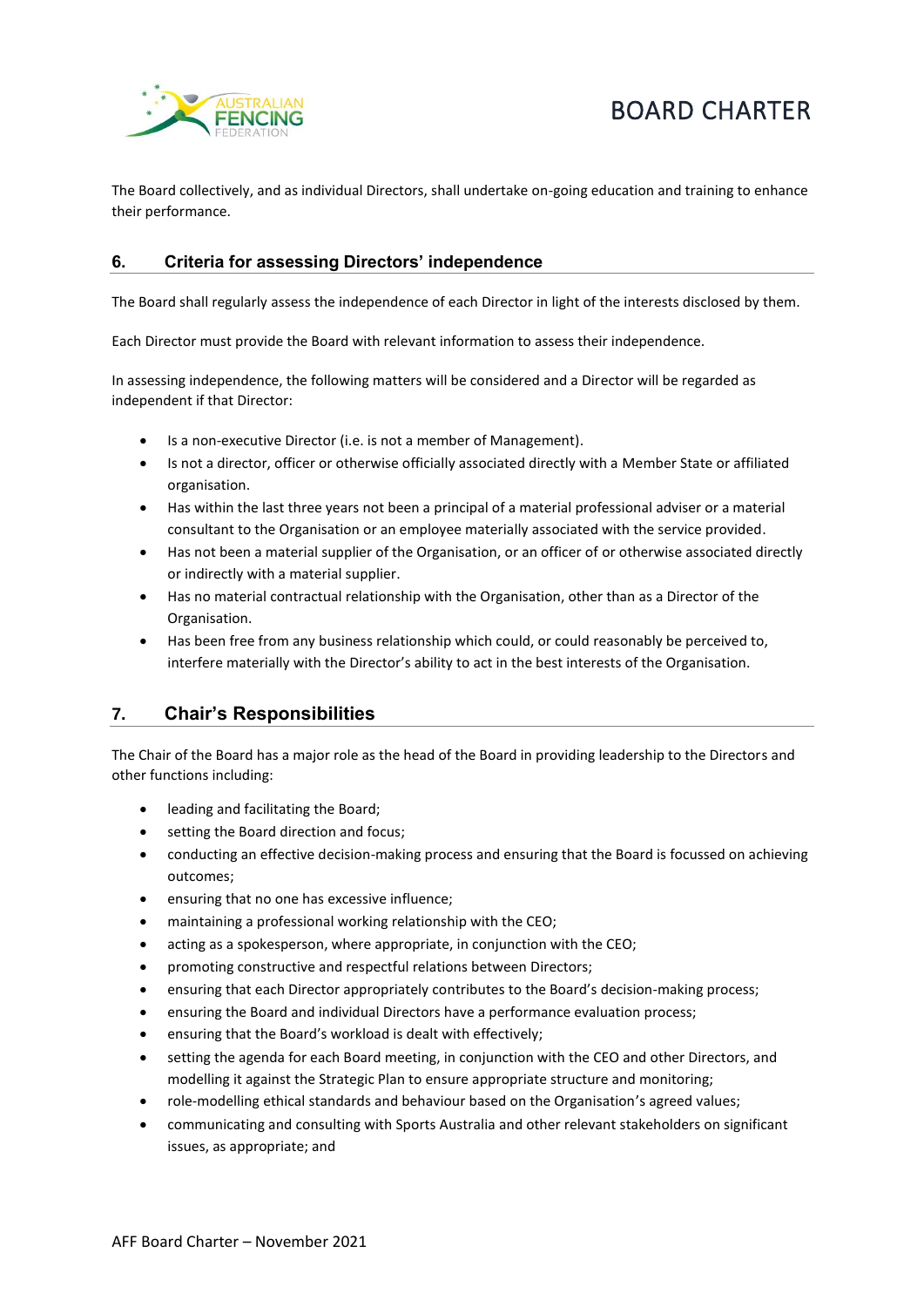

• ensuring meetings are effectively conducted and minutes are circulated and acknowledged in a timely manner.

# **8. Board Committees and Commissions**

The Board may establish from time-to-time appropriate Committees or Commissions to assist the Board by focussing on specific responsibilities in greater detail than is possible for the Board as a whole, reporting to the Board and making any necessary recommendations.

A reference to a committee includes a reference to a sub-committee, commission or working group. The terms are interchangeable.

Each formally constituted Committee, including ad-hoc Committees has a written charter or term or reference, approved by the Board.

The membership, role and responsibilities, charter and performance of each committee are reviewed at least bi-annually by the Board.

#### **9. Conflicts of Interest**

Directors have a duty to act honestly and in the best interests of the Organisation and not to misuse position or information to gain unfair advantage, and to disclose conflicts of interest.

Potential conflict of interests of Directors may include:

- Holding a position within the sport's membership.
- Holding a contract with the company (e.g. supply of services).
- Having a related party loan, guarantees and other transactions.
- Profiting from an opportunity that rightfully belongs to the Organisation.

To manage conflict of interests in accordance with the requirements of the Act, the Board requires the following guidelines to be adhered to by Directors:

- Declare existing or potential material conflicts to the Company Secretary and Chair when appointed and on an ongoing basis as the need arises to enable the Organisation to maintain a register of Director's interests and potential related party conflicts.
- Provide an annual declaration to the Company Secretary and Chair for the purpose of updating the register of interests and related party transactions.
- When a conflict of interest arises, leave the Board meeting and not vote on any resolution that relates to the conflicted issue, unless the Directors who do not have a material interest in the matter have passed a resolution that identifies the Director, the nature and extent of the Director's interest in the matter and their relationship to the affairs of the Organisation and states that the interest should not disqualify the Director from voting on the issue.
- If a Director has provided notice on a material conflict the Company Secretary will ensure that the Director does not receive Board papers or other information related to the conflict; and/or
- There can be no financial benefit given to a related party of a Director (including spouse, a de facto spouse, parents, children and certain related corporate entities) unless approved by the Board.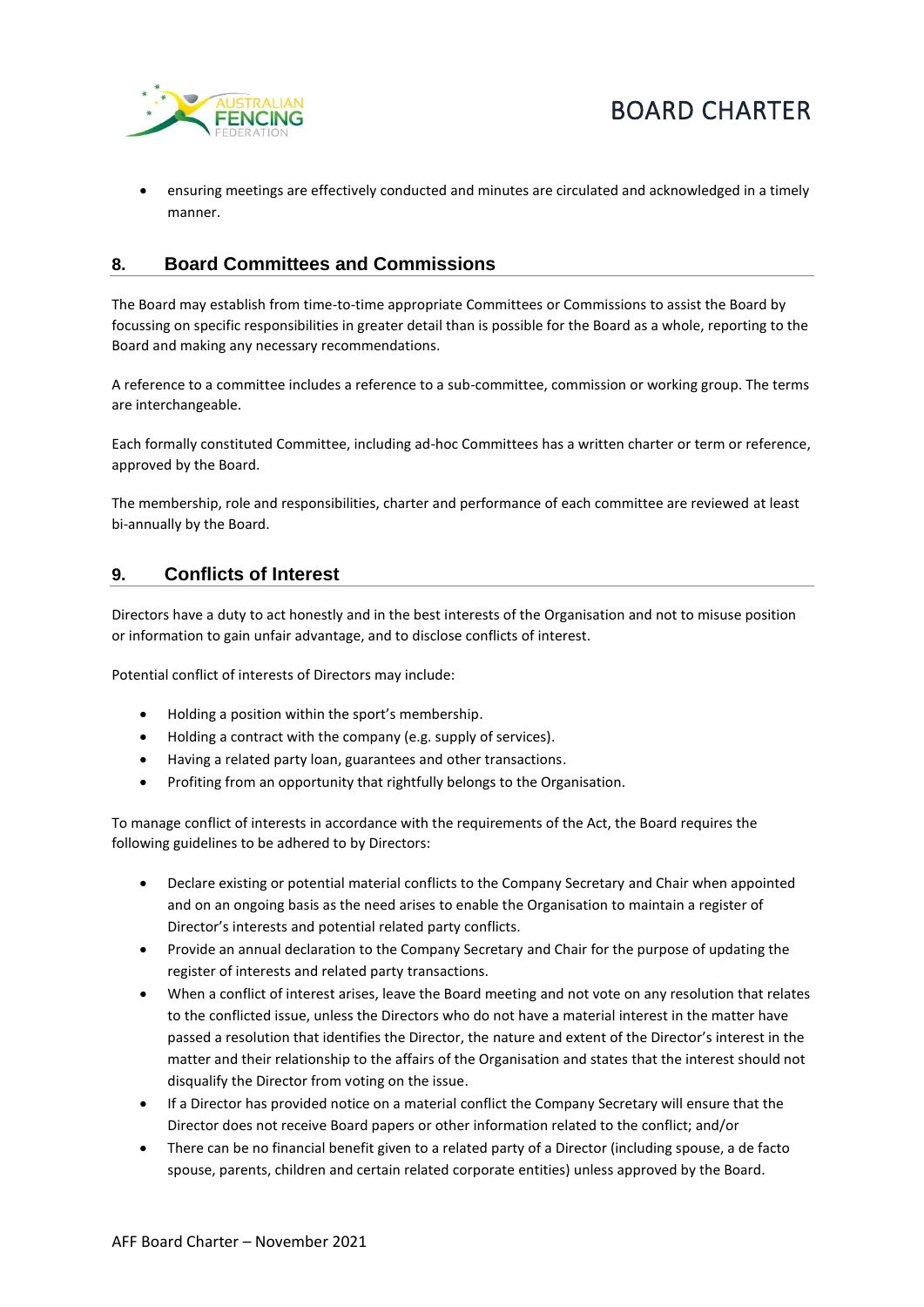

The Company Secretary should arrange to provide a standing notice about an interest and will record it in the Board minutes.

# **10. Indemnities and Insurance**

A director has both a common law and a statutory right to inspect the documents of the Organisation. The Act provides that a Director is entitled to access to financial records at all reasonable times. This right applies to all Directors regardless of whether they have specific financial responsibilities, but a Director cannot extend the right to 3rd parties. Access to documents can be made through the Chair at no cost to the Director.

For the purpose of certain legal proceedings a person who has ceased to be a Director has a right to access all books of the Organisation (including its financial records) at all reasonable times. This right extends for a period of 7 years after a person has ceased to be a Director.

# **11. Deed of Indemnity**

The AFF may prepare a Deed of Indemnity for the Directors and others.

If a Deed of Indemnity is prepared a Director shall execute the Deed of Indemnity with the Organisation in which the Organisation provides an indemnity to the Directors to the extent they are indemnified under the Act. Specifically:

- Each Director or retired Director is indemnified against liability the Director may incur to another person (other than the Organisation or a related body corporate).
- The indemnity includes costs and expenses incurred in legal proceedings.
- In accordance with the law a Director is not indemnified for any liability arising out of negligence or lack of good faith.
- If the Director or retired Director has incurred a liability to which the indemnity applies then the Director need not incur any expenses before enforcing the right to the indemnity.
- Where the indemnity covers a claim against a Director, the Organisation is entitled to assume the conduct, negotiation or defence of the claim and the Director must co-operate with the Organisation in relation to the claim; and
- In certain limited circumstances a Director may engage separate legal advisors.

#### **12. Directors and Officers Insurance**

Included in the annual agenda structure is the review of the Directors & Officers Insurance policy. Written details of the policy are to be provided to the Board. Each Director is required to truthfully answer all questions in the insurer's proposal document and to disclose any information to the insurer which would be relevant to the insurer's assessment of the risk.

The Organisation has agreed to pay the Directors & Officers Insurance premiums and not to do anything which may prejudice this policy.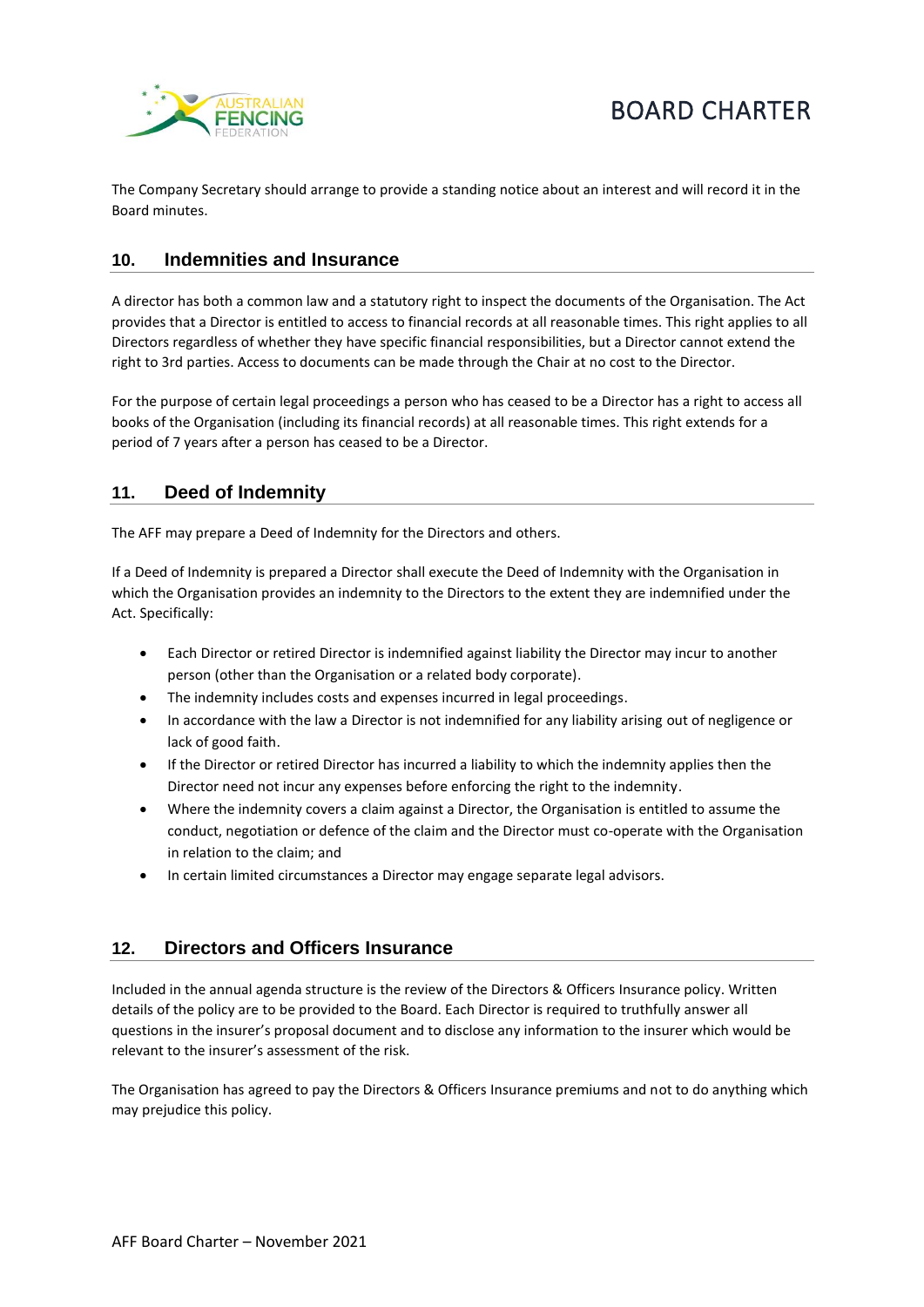

# **13. Company Secretary**

The Company Secretary is accountable to the Board through the Chair on all governance matters.

All Directors have direct access to the Company Secretary.

The appointment and removal of the Company Secretary is a matter for decision by the Board as a whole. The position of Company Secretary can also be held by the CEO.

#### **14. Access to Professional Advice**

Directors and Board Committees have the right in connection with their duties and responsibilities to seek independent professional advice at the Organisation's expense, subject to:

- prior approval of the Chair, Committee or the Board which is not unreasonably withheld; and
- information so obtained is shared with all Directors or Committee Members as appropriate.

#### **15. Chief Executive Officer**

The CEO is responsible for the overall day-to-day management and the performance of the Organisation. The CEO manages the Organisation in accordance with strategy, delegations, business plans and policies approved by the Board to achieve agreed goals and objectives included therein.

#### **16. President to act as CEO**

The AFF is largely operationally governed by volunteer labour. At publication of this Charter, the AFF does not have the means to identify, remunerate and appoint a suitably qualifies CEO.

Accordingly, in all matters the AFF President will act as CEO as described in the AFFs Constitution and AFF Policies, and this Charter.

If the AFF determines in the future to appoint a CEO, the AFF President will cease to act as CEO and will act as President and Chair.

#### **17. Strategic Direction and Oversight**

The Board reviews the Organisation's long-term strategic plans and the major issues that it and management expects the Organisation to face in the future.

The Board sets the broad parameters for the preparation of the Organisation's Strategic Plan.

The Board only approves the Strategic Plan after conducting a rigorous review, including considered stakeholder input on major strategic initiatives.

The review includes a thorough understanding of what is required to successfully execute the Strategic Plan.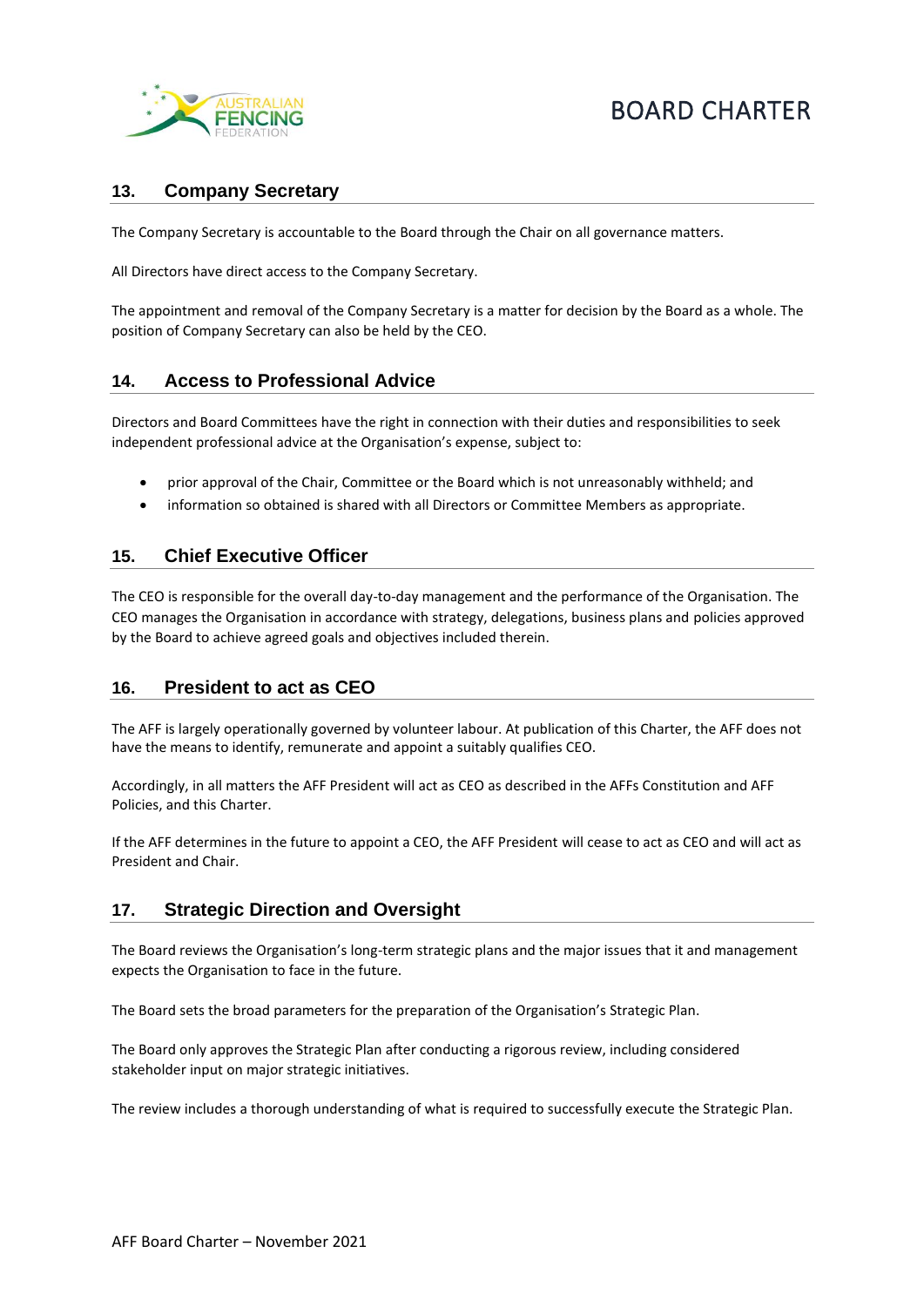

The Board approves a performance management system that has key performance measures (budget and financial/non-financial KPI's) aligned with the Strategic Plan and ensures that the remuneration of Management (including the CEO) is aligned with the achievement of strategic outcomes.

# **18. Board Meeting Annual Agenda**

The Board will establish and endorsed by the end of January each year its annual meeting timetable and agenda. The annual agenda should be aligned with the strategy cycle of the Organisation and bring many governance aspects of this charter to life.

The annual agenda dictates the dates, times and locations of Board meetings in the upcoming year.

# **19. Board Meeting**

Directors have adopted the following procedures:

- There are a minimum of five Board meetings per year, including one meeting dedicated to strategy development and review.
- Proper and timely notice of meetings is provided with an outline of proposed business.
- Agenda papers.
- An action list is presented to ensure all outstanding items are dealt with, including monitoring progress of past decisions.
- A general business item is on the agenda so that Directors may add items for discussion or information.
- Minutes are clear, accurate and have the appropriate detail; and
- Draft minutes will be distributed to the Directors within 7 days after the meeting.

#### **20. Board Meeting Attendance**

Unless invited by the Chair, only the CEO will attend Board meetings.

Advisors and other parties external to the Board are invited to attend Board meetings by the Chair, as appropriate.

#### **21. Access to Management**

The Board and individual Directors have the power to meet or make inquiry with the CEO outside of scheduled Board or Committee meetings. The Board and individual Directors may meet with Management in consultation with the CEO.

Directors will use their judgment so that contact is not distracting or disruptive to the business operation of the Organisation and will therefore initially raise any material issues or concerns with the CEO.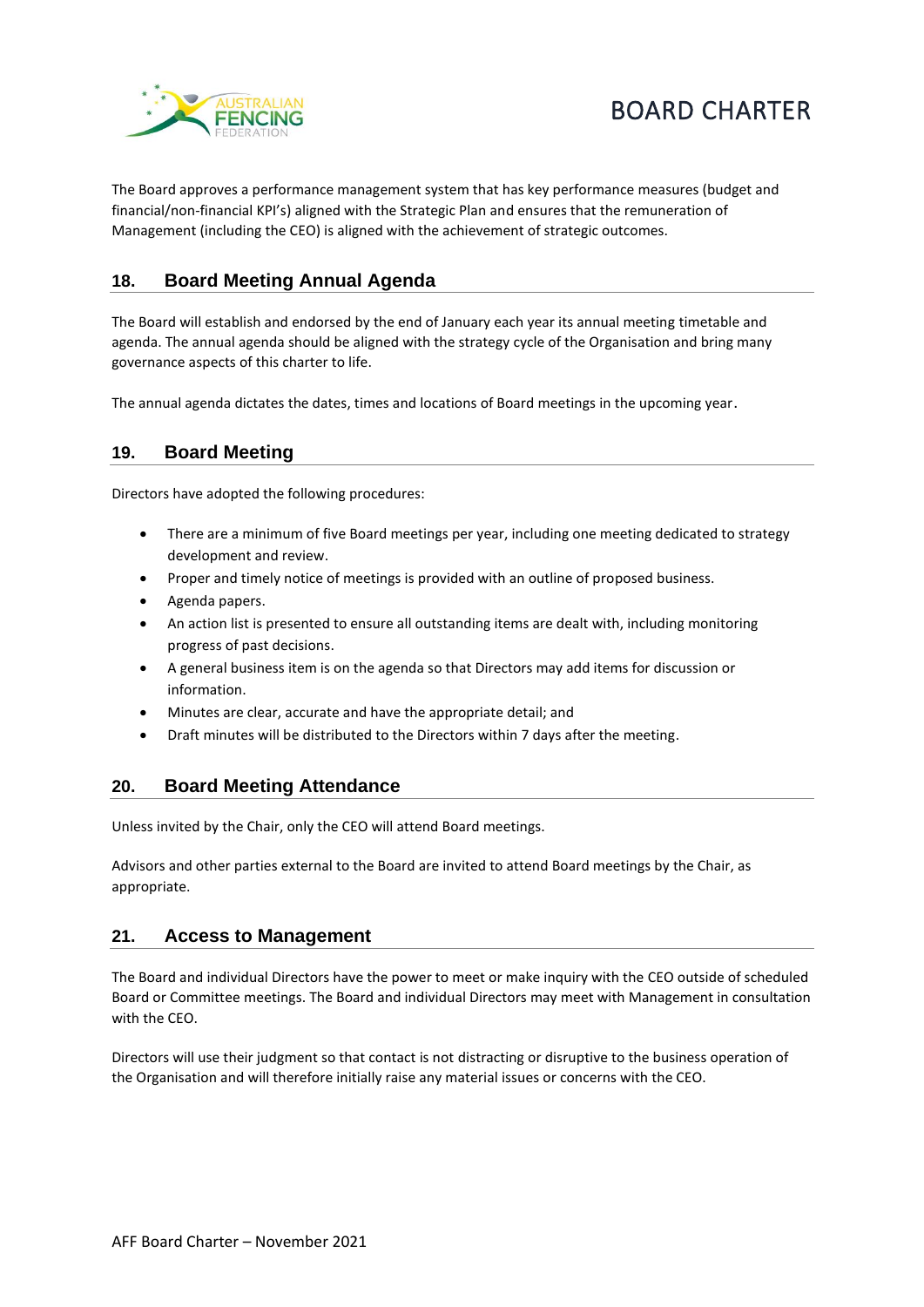

### **22. Code of Conduct**

The Organisation takes ethical and responsible decision-making very seriously. It expects its staff, managers and Directors to do the same.

Based on the Organisation's core values, the code is designed to encourage ethical and appropriate behaviour in all Organisation activities and dealings with stakeholders based on the Organisation's core values.

The code also addresses matters relevant to the Organisation's compliance with its legal obligations to all stakeholders.

The Board has an appropriate system for enforcing compliance with the code.

# **23. Corporate Social Responsibility**

The Organisation is committed to the long-term sustainability of its operation and aims to optimise, or minimise (whatever the case may be), the social, environmental and economic impact of its significant business proposals and ongoing operations for the benefit of all stakeholders.

The Board ensures that the Organisation's Corporate Social Responsibility performance is consistent with its business strategies and brand/reputation.

#### **24. Political donations**

The Organisation does not make political donations.

#### **25. Risk Management**

Risks are any event or action that threatens the assets and earnings of, values or services provided by the Organisation. It is the Board's role to establish a sound system of risk oversight and management and internal control.

The Board has implemented a risk management approach reporting to the Finance, Audit and Risk Committee, based on the following core elements:

- the identification of key business risks;
- the measurement of each identical risk in terms of potential impact and likelihood of occurrence;
- an assessment of the external environment and the control mechanisms in place to manage the risk;
- the development of action plans to manage the risk; and
- constant monitoring of the program and reviewing continued economic justification and/or process improvement opportunities.

To support this formalised process for identifying, prioritising, assessing and managing the key business risks, the Executive Management Team members deal with specific risk areas across the Organisation. This strategy is incorporated on the corporate plan and integrity into business plans, external audit plans and the training program.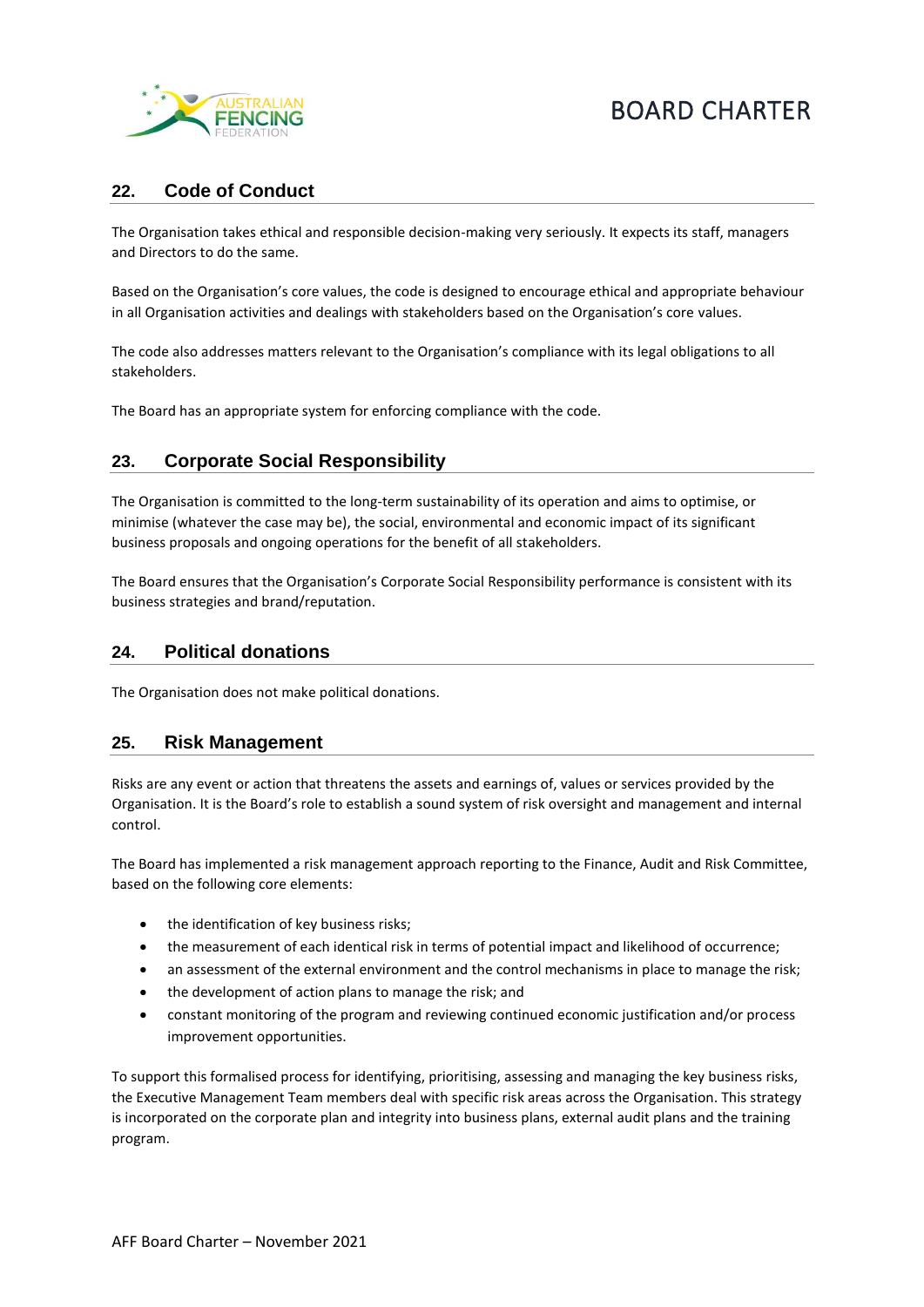



The Board regularly reviews the key risks identified by the Executive Management Team through the Audit and Risk Committee. Risk and compliance information is reported to the Audit and Risk Committee.

The Board ensures that the Organisation, at all levels, prescribes to a desired culture and exhibits accepted behaviours that are consistent with the agreed risk appetite.

#### **26. Compliance system**

The Board oversees the performance of an effective compliance system which requires, at a minimum, that:

- The Organisation complies with all relevant statutes, regulations and other requirements places on it by external bodies.
- Effective internal controls exist and there is full and accurate reporting to the Board in all areas of compliance; and
- The Organisation is financially secure and is able to meet all its financial obligations when they fall due, in the normal process of business.

#### **27. Policy and Procedures**

The Board is responsible for:

- The development, enforcement and review of delegations (financial and non-financial).
- Approving and monitoring compliance with all significant policies and procedures by which the Organisation is operated; and
- Approving policies and procedures designed to ensure the Organisation operates at all times within applicable laws and regulations and in accordance with the Organisation's values and ethical standards.

#### **28. Board's Role in Critical Incident Management**

The Board has two key roles in a critical incident situation, one prior to the critical incident and the other during.

Prior to any critical incident, the Board ensures that there is in place a comprehensive critical incident management plan that has been tested and employees have been trained in its execution.

During any critical incident, the Board will fully support management in its continuity and recovery effort. The Manager responsible for Marketing and Communications will advise on urgent media and communications issues.

The chief spokesman during any critical incident will be the CEO or the Chair as needed.

#### **29. Integrity of financial reporting**

The Board ensures that a structure of review and authorisation is designed to ensure the truthful and factual presentation of the Organisation's financial position and performance.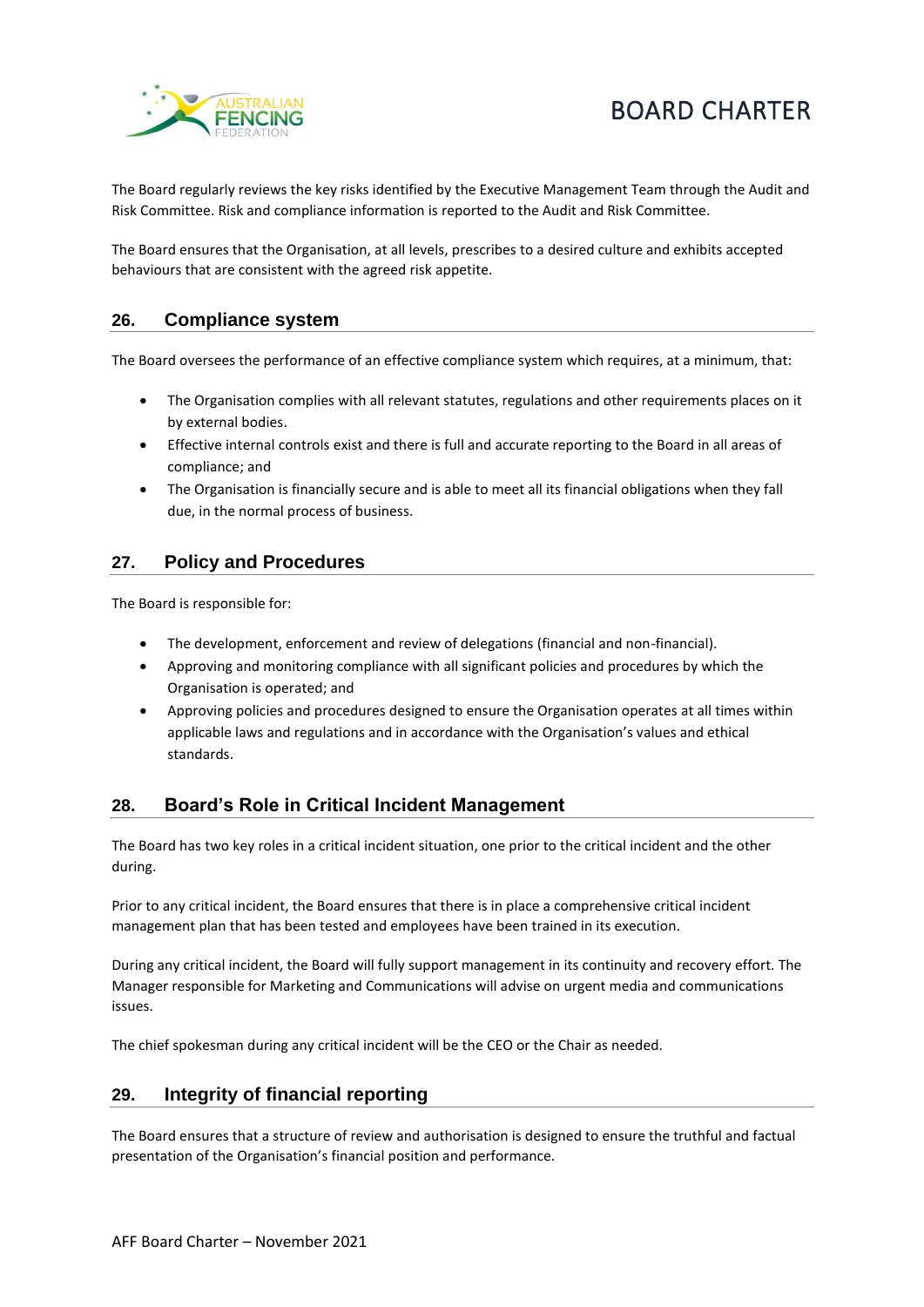



The structure is overseen by the Finance, Audit and Risk Committee, although this delegation does not diminish the ultimate responsibility of the Board to ensure the integrity of the Organisation's financial reporting.

# **30. CEO assurance**

The Board requires that the CEO and where applicable, the Finance Officer, state in writing to the Board that the Organisation's financial reports present a true and fair view, in all material aspects, of the company's financial condition and operational results and are in accordance with relevant accounting standards.

This statement is complemented by a statement that indicates that financial reports are founded on a sound system of risk management and internal compliance and control which implements the policies adopted by the Board, and that this system of risk management is operating efficiently and effectively in all material respects.

# **31. Annual Report to Members and other stakeholders**

The Board provides the Members and other stakeholders with a comprehensive annual report outlining how they fulfilled their governance role, the achievements of the Organisation, the aspirations of the Organisation and sufficient financial information so that members can make a judgment as to how effectively the Board is fulfilling its role.

# **32. Annual General Meeting**

The Organisation encourages effective communication with Members and their effective participation at general meetings and has strategies in place to effect this.

All Directors are expected to attend Annual General Meetings.

#### **33. Board, Chair and Directors Effectiveness Performance Assessment**

The Board through the Nominations Committee, reviews its own performance and that of the Board Committees annually.

The performance of the Chair shall be reviewed annually.

The performance of at least two Directors shall be reviewed each year on a rotational basis so that each Director has their performance evaluated each term. No Director shall be required to undergo a performance evaluation in the first 12 months of their election or appointment.

These processes ensure that the Board and Board Committees are working efficiently and effectively in discharging their responsibilities (against measurable and qualitative indicators).

#### **34. Review of CEO Performance**

The Board sets the performance criteria for the CEO, which are regularly reviewed by the Board.